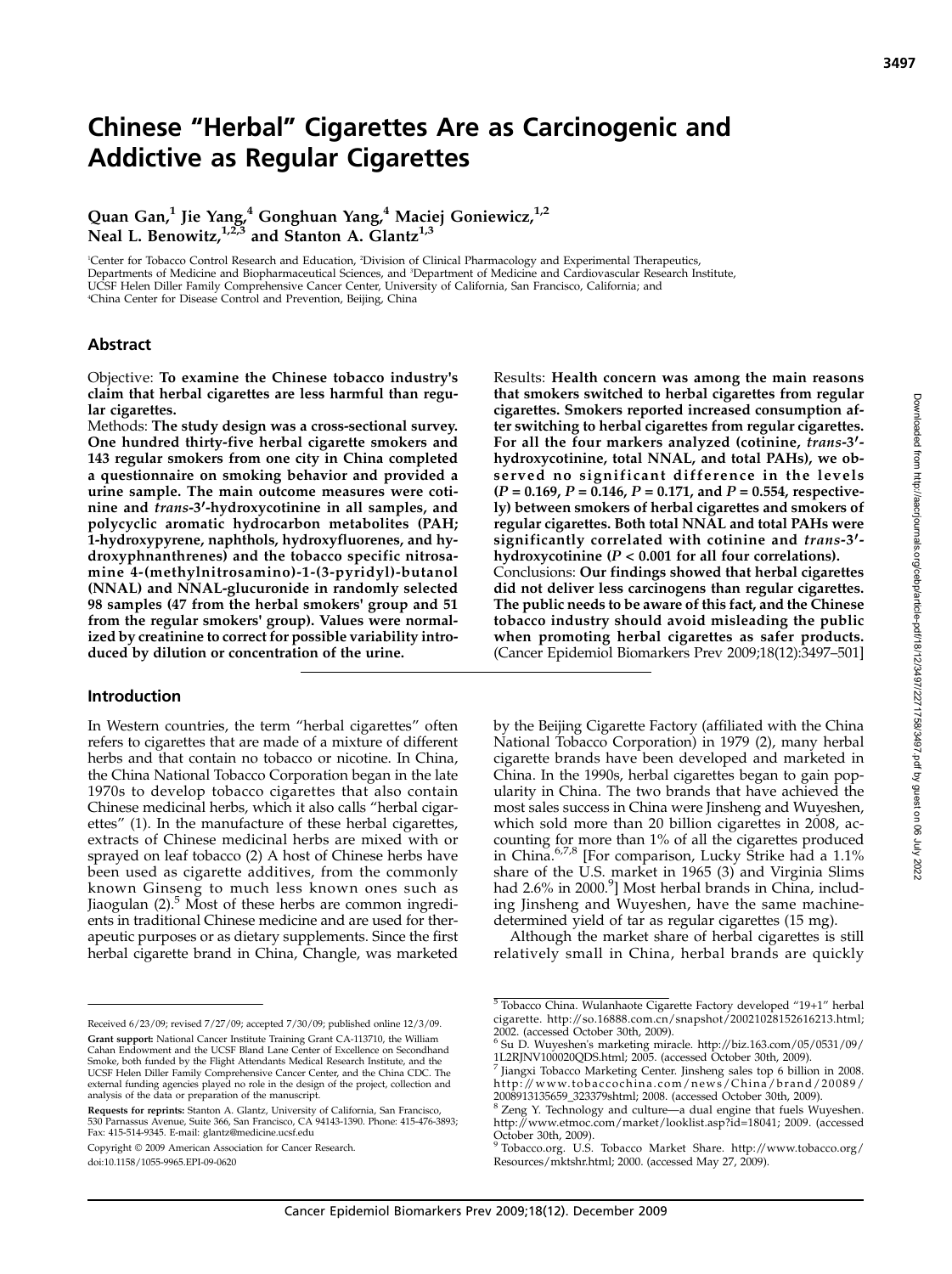expanding their market there and into the global market. Jinsheng's export markets in 2008 included the Philippines, Singapore, Indonesia, Malaysia, Cambodia, Myanmar, Canada, and Taiwan.10 In 2003, Jinsheng was so successful in the Philippines that it accounted for 90% of imported cigarettes in Manila.<sup>11</sup> Zhongnanhai, the first herbal brand with a low-tar rating (at 1, 3, 5, 6, and 8 mg), has achieved considerable success in Japan and can also be found in the markets of the United States, Singapore, Malaysia, Taiwan, Hong Kong, and Macao.<sup>12</sup>

Many claims of health benefits for smokers of herbal cigarettes were made by the Chinese tobacco industry. For example, Jinsheng claims a host of benefits, including less coughing and sputum, nourishment of the kidneys and the lungs, and boosting of sexual drive. $13$ The health claims Jinsheng made can also be conveniently found in a card inserted in some cigarette packages.<sup>13</sup> Wuyeshen claims >60% reduction in cancer-causing nitrosamines, including tobacco-specific nitrosamines, and the inhibition of  $benzo(a)$ pyrene carcinogenicity.<sup>14</sup>

Several studies have attempted to evaluate the health benefits of smoking herbal cigarettes by either measuring the yields of tobacco-specific nitrosamines in mainstream tobacco smoke with smoking machine or cellular response to tobacco smoke in *in vitro* experiments  $(4-7)$ . No studies have directly measured the levels of carcinogens from herbal cigarettes in smokers' bodies. The present study examines, for the first time, the level of metabolites of several key tobacco constituents in herbal cigarette smokers' urine. In contrast to the claims made by the Chinese tobacco companies that herbal cigarettes are safer than regular cigarettes, we find no difference in the levels of nicotine or carcinogens in smokers' bodies between these two types of cigarettes.

## Materials and Methods

Sampling Protocol. All subjects were smokers smoking cigarettes of Chinese brands living in one city in China. One hundred eighty herbal cigarette smokers and 180 regular cigarette smokers were recruited through three district community centers. (Because all herbal brands are still very localized in China currently and all of the herbal smokers in our study smoked the same brand that was produced locally, we chose not to disclose the name of brand to protect our local collaborators from the retaliation by the local tobacco company.) Regular cigarette smokers smoked cigarettes with 14 or 15 mg machine-measured tar yields per cigarette. Herbal cigarette smokers were smokers of a local popu-

lar herbal brand with 15 mg of machine-measured tar yield. Several inclusion criteria were applied: (a) Subjects had to be male smokers (because few women smoke in China); (b) subjects had to be between the ages of 18 and 65 y, with no diagnosis of cancer, heart disease, or major respiratory diseases; (c) subjects had to smoke on average at least 5 cigarettes per day; (d) subjects had to have been smoking the current brand for at least 3 mo; and (e) when brand-mixing was present, smokers had to smoke either regular or herbal brands at least 90% of the time.

Each subject signed a consent form and completed a questionnaire. At the end of the questionnaire, a 25-mL urine sample was collected.

The protocol was approved by the University of California San Francisco Committee on Human Research and the China Center for Disease Control and Prevention Committee on Human Subjects.

Laboratory Analysis of Tobacco Smoke Compounds in Smokers' Urine. The urine samples were frozen and shipped to San Francisco General Hospital for analysis in the Tobacco Biomarker Core Facility of the UCSF Helen Diller Family Comprehensive Cancer Center. Cotinine and trans-3′-hydroxycotinine, both metabolites of nicotine; 4-(methylnitrosamino)-1-(3-pyridyl)-butanol (NNAL) and NNAL-glucuronide, metabolites of 4- (methylnitrosamino)-1-(3-pyridyl)-1-butanone, a tobacco specific nitrosamine and one of the most potent carcinogens in tobacco smoke (8); and metabolites of polycyclic aromatic hydrocarbons (PAH), which represent a class of combustion products that include a number of carcinogens, were measured. All analytes were measured using liquid chromatography: cotinine and trans-3′ hydroxycotinine; NNAL and NNAL-glucuronide, reported as total NNAL (9); and metabolites of the PAHs, including 1-hydroxypyrene, naphthols, hydroxyfluorenes, and hydroxyphenanthrenes, reported as total PAHs (10). Concentrations of cotinine, trans-3′-hydroxycotinine, total PAHs, and total NNALs were normalized by urine creatinine to correct for variations due to dilution or concentration of urine. Per-cigarette levels of normalized total PAHs, total NNAL, cotinine, and trans-3′-hydroxycotinine were estimated by dividing the concentrations by the number of cigarettes the subject reported smoking per day.

Every sample was analyzed for the levels of cotinine and trans-3′-hydroxycotinine (for a total of 360 samples). A random sample of 60 samples from each group of smokers (for a total of 120 samples) was analyzed for PAHs and NNAL. Nine subjects were dropped because of incomplete demographic information in the questionnaire. Three samples were excluded from the results due to abnormally low levels of creatinine. Twenty-seven subjects who claimed to smoke herbal cigarettes and 19 who claimed to smoker regular cigarettes were dropped from the study because their urine samples indicated cotinine levels (< 50 μg/L; ref. 11) of a typical nonsmoker. Seven smokers of regular cigarettes were dropped from the study because the main brand they smoked had a tar level of light cigarettes (<14 mg). In sum, the results reported in this article are based on 278 samples for cotinine and trans-3′-hydroxycotinine and 93 samples for PAHs and NNAL.

Statistical Analysis. Survey questions were analyzed using  $\chi^2$  test. Levels of biomarkers were analyzed using

<sup>&</sup>lt;sup>10</sup> Yi M. Nanchang Cigarette Factory: the analysis of Jinsheng's differentiation strategies. http://honesty.jxwmw.cn/system/2008/06/05/

<sup>010047385.</sup>shtml; 2008. (accessed October 30th, 2009).<br><sup>11</sup> Feng L. Nanchang "Jinsheng" exports to Europe and America. http:// www.tobaccochina.com/news/data/20038/x825091539.htm; 2003.

<sup>(</sup>accessed October 30th, 2009).<br><sup>12</sup> Cui L. "Zhongnanhai″'s feminine world. http://www.etmoc.com/ market/looklist.asp?id=11040; 2007. (accessed October 30th, 2009).

<sup>13</sup> Chen Y. "Jinsheng" becomes a dietary supplement? http://www.66163. com/fujian\_w/news/fjgsb/20040603/gb/200406030.htm; 2004. (accessed

October 30th, 2009). <sup>14</sup> Tobacco China. "Wuyeshen" less harm technologies. http://www. tobaccochina.com/zt/jianhai/revolution\_3/article4\_1.htm; 2001. (accessed October 30th, 2009).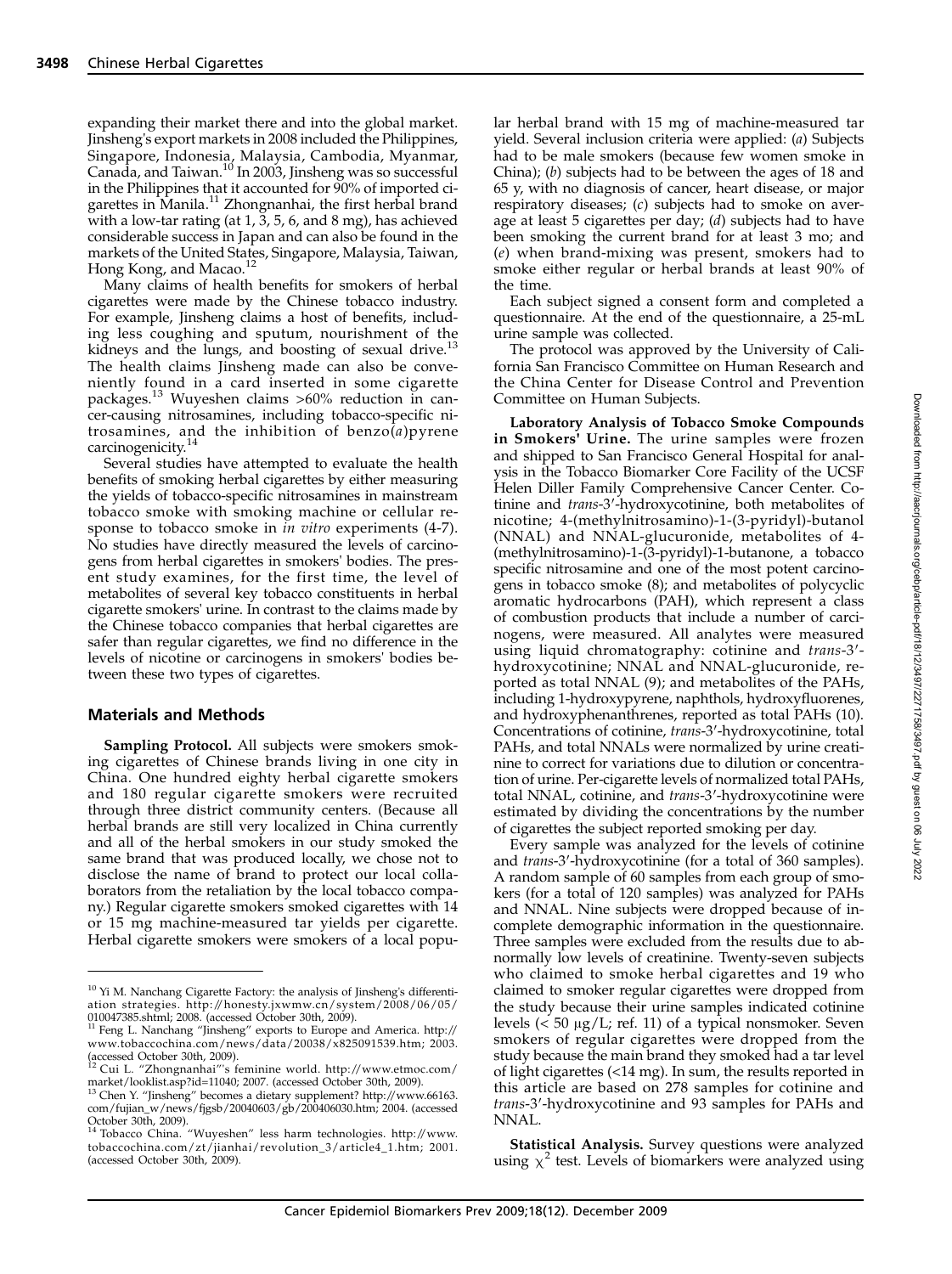|  | Table 1. Demographic characteristics of the subjects |  |  |
|--|------------------------------------------------------|--|--|
|  |                                                      |  |  |

|                                                       | Smokers of herbal cigarettes | Smokers of regular cigarettes | $\boldsymbol{P}$     |
|-------------------------------------------------------|------------------------------|-------------------------------|----------------------|
| Sample size, n                                        | 135                          | 143                           |                      |
| Age (y), median (IQR)                                 | 48 (38-56)                   | 48 (39-54)                    | $0.567*$             |
| Cigarettes per day on average                         |                              |                               |                      |
| Median (IQR)                                          | $20(15-20)$                  | $20(15-20)$                   | $0.962*$             |
| Education, $n$ (%)                                    |                              |                               |                      |
| Junior high school and below                          | 70 (52)                      | 77 (54)                       |                      |
| Secondary technical school                            | 41 (30)                      | 42 (29)                       |                      |
| Junior college                                        | 20(15)                       | 18(12)                        |                      |
| College and above                                     | 4(3)                         | 6(4)                          | $0.621$ <sup>+</sup> |
| Employment status, $n$ (%)                            |                              |                               |                      |
| Employed                                              | 81 (60)                      | 94 (66)                       |                      |
| Unemployed                                            | 54 (40)                      | 49 (34)                       | $0.979^{+}$          |
| Monthly income (yuan), $n$ (%)                        |                              |                               |                      |
| < 500                                                 | 19(14)                       | 30(21)                        |                      |
| 500-999                                               | 40(30)                       | 41(29)                        |                      |
| 1,000-1,999                                           | 58 (43)                      | 52 (36)                       |                      |
| 2,000-4,999                                           | 17(12)                       | 18(12)                        |                      |
| $\geq 5,000$                                          | 1(1)                         | 2(1)                          | $0.567^+$            |
| Change in daily consumption after switching from      |                              |                               |                      |
| regular cigarettes (14-15 mg) to herbal cigarettes, % |                              |                               |                      |
| Increased daily consumption                           | 47                           |                               |                      |
| Decreased daily consumption                           | 30                           |                               |                      |
| No change in daily consumption                        | 23                           |                               |                      |
| Cotinine and trans-3'-hydroxycotinine, median (IQR)   |                              |                               |                      |
| Sample size                                           | 134                          | 142                           |                      |
| Cotinine (μg/mg creatinine)                           | 12.8 (5.57-22.2)             | 14.3 (8.00-23.7)              | $0.169*$             |
| Cotinine (ng/mL)                                      | 1,142 (476-2,175)            | 1,538 (666-2,463)             | $0.047*$             |
| trans-3'-Hydroxycotinine (µg/mg creatinine)           | 33.0 (9.88-61.4)             | $41.1(15.6-65.7)$             | $0.146*$             |
| trans-3'-Hydroxycotinine (ng/mL)                      | 2,799 (732-6,346)            | 3,732 (1,518-7,230)           | $0.058*$             |
| Total PAHs and total NNAL, median (IQR)               |                              |                               |                      |
| Sample size                                           | 44                           | 49                            |                      |
| Total PAHs (pmol/mg creatinine)                       | 172 (87.1-245)               | 159 (126-225)                 | $0.554*$             |
| Total NNAL (pmol/mg creatinine)                       | $0.454(0.256 - 0.862)$       | $0.410(0.291 - 0.649)$        | $0.171*$             |
|                                                       |                              |                               |                      |

\*Based on Mann-Whitney signed rank test.

<sup>†</sup>Based on  $\chi^2$  test.

a Mann-Whitney rank sum test. Calculations were done with Stata 10.1.

## Results



Demographic information for the subjects is presented in Table 1. Herbal cigarette smokers and regular cigarette smokers did not differ in age, number of cigarettes smoked per day, educational level, employment status, or income.

Figure 1. There is no significant difference in the levels of cotinine and trans-3′-hydroxycotinine (normalized by creatinine to account for differences in urine concentration) between herbal smokers and regular smokers.

Urine Levels of Cotinine, trans-3′-Hydroxycotinine, Total PAHs, and Total NNAL. Adjusted for creatinine, neither the levels of cotinine ( $P = 0.169$ ) nor trans-3'hydroxycotinine ( $P = 0.146$ ) were significantly different between herbal smokers and regular smokers (Table 1; Fig. 1). [Unadjusted cotinine and trans-3'-hydroxycotinine (ng/mL) were lower in herbal cigarette smokers;  $P =$ 0.047 and  $P = 0.058$ , respectively.] The levels of total PAHs  $(P = 0.554)$  and total NNAL were not statistically different between the two groups ( $P = 0.171$ ; Table 1; Figs. 2 and 3).



Figure 2. There is no significant difference in PAHs between herbal smokers and regular smokers.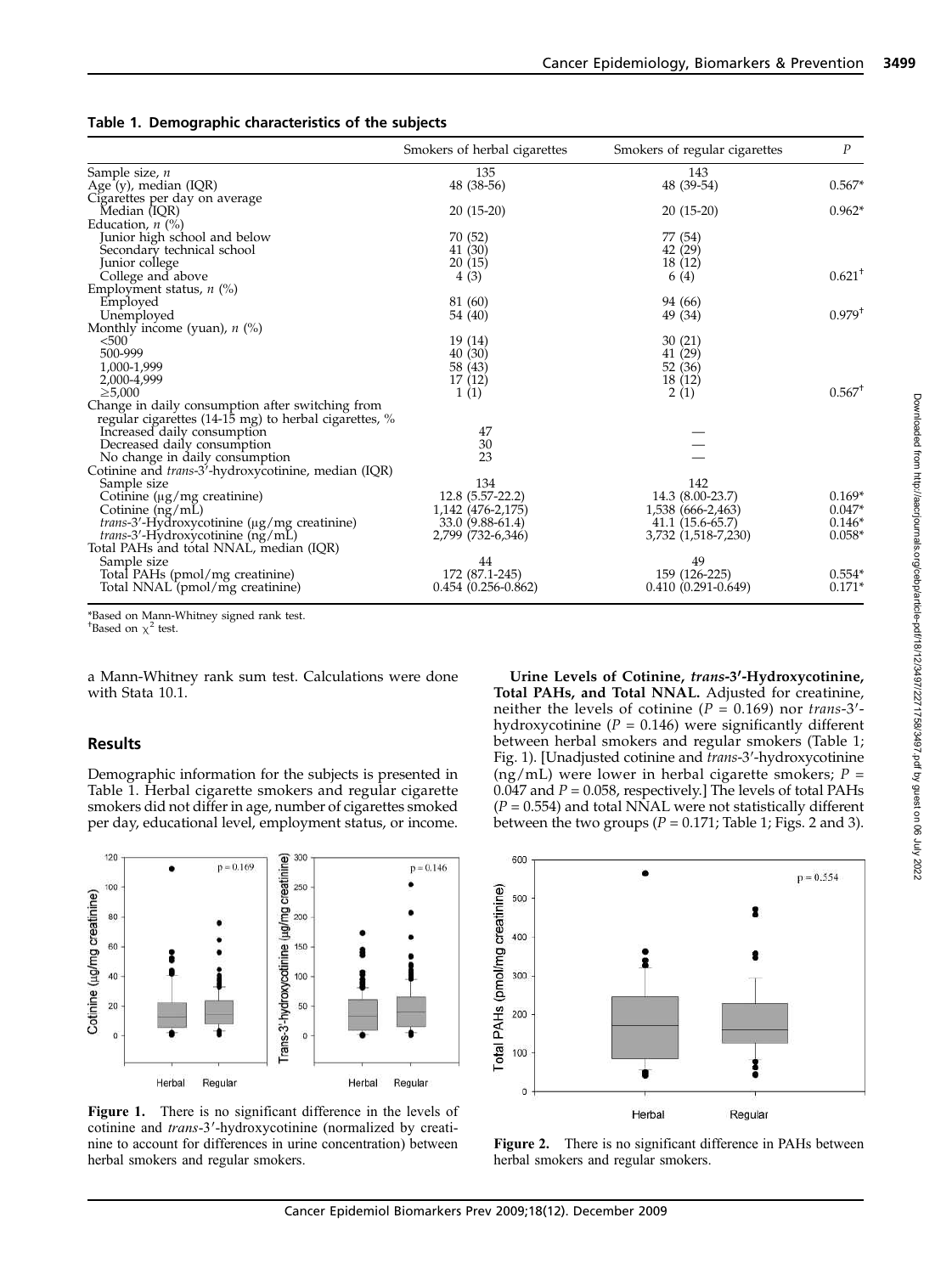

Figure 3. There is no significant difference in NNAL between herbal smokers and regular smokers.

Results per cigarette showed the same patterns (details not shown). Both NNAL and PAHs significantly correlated with cotinine (NNAL:  $r_s = 0.535$ ,  $P < 0.001$ ; PAHs:  $r_s =$ 0.668,  $P < 0.001$ ) and trans-3'-hydroxycotinine (NNAL:  $r_s = 0.539$ ,  $P < 0.001$ ; PAHs:  $r_s = 0.674$ ,  $P < 0.001$ ; scatter plots of cotinine versus NNAL and PAHs shown in Fig. 4). Using a multiple regression model (results not shown), the relationships did not depend on the type of cigarettes the subjects smoked.

Cigarette Switching. There was no significant difference in daily cigarette consumption between regular and herbal smokers (Table 1). Of the 135 herbal smokers, 106 (86%) had switched from regular cigarettes, a median of 6.25 years earlier [interquartile range (IQR), 4-10 years]. Smokers reported increased numbers of cigarettes smoked per day after switching to herbal cigarettes from regular cigarettes (Table 1). The most often cited reason for switching to herbal cigarettes was "better taste" compared with regular cigarettes (47%). Health concern was the second most popular reason reported for switching (24%; Table 2). "Convenience of purchase" and "support for a local product and business" accounted for 21% and 15% of the responses, respectively. There are two opposite concerns about the price: Some smokers switched because the current brand was more affordable, whereas others switched because the current brand was more expensive and "good for face" when offering cigarette to others, which is a common social etiquette in China. Additionally, "no fake cigarettes" was reported by 4% of the respondents as the reason for switching to herbal cigarettes.

#### **Discussion**

The present study is the first that examines the level of tobacco toxins in the bodies of smokers of Chinese herbal cigarettes. We examined the major metabolites of nicotine and two groups of tobacco carcinogens among smokers of herbal cigarettes. There was no detectable difference in the levels of nicotine or total NNAL, the metabolite of the main tobacco specific carcinogen 4- (methylnitrosamino)- 1-(3-pyridyl)-1-butanone, or PAHs between herbal cigarette smokers and regular cigarette smokers.

Smokers of herbal cigarettes had lower concentrations of unadjusted cotinine and trans-3′-hydroxycotinine in the urine, but not after normalizing for creatinine. This result may suggest slightly lower intake of nicotine from their cigarettes or more concentrated urine among herbal cigarette smokers. The reason for lower nicotine is unclear because we did not measure the nicotine content of the various types of cigarettes. The primary toxicity of nicotine is sustaining addiction, and it is doubtful that very small differences in nicotine exposure, as were seen in our study, would have any meaningful effect on the addiction potential of the cigarettes. In any event, measures for tobacco smoke carcinogen biomarkers show no evidence whatsoever of lower exposure in herbal cigarette smokers, suggesting no less cancer risk.

Although our results show that herbal cigarette smokers have similar levels of carcinogens in their bodies as regular cigarette smokers, we could not test the industry claim that the herbal additives inhibit the toxicity of these carcinogens. We could not locate any published studies that examined or supported such claims.

We found significant correlations between total NNAL or total PAHs and the metabolites of nicotine (cotinine and trans-3′-hydroxycotinine). The correlations persisted after stratifying for the type of cigarette smoked. Our findings support previous research that NNAL and cotinine are significantly correlated among smokers (12, 13). This result suggests that cotinine and trans-3′-hydroxycotinine in smokers' urine are indicative of the levels of total NNAL and total PAHs in Chinese herbal and regular smokers due to smoking.

Herbal smokers who switched to herbal cigarettes from regular cigarettes reported increased cigarette consumption after switching. Because of the cross-sectional design, the current study was not able to examine the effect of this increased consumption on the nicotine and carcinogen intake from tobacco smoke. It would be of interest for future studies, especially with short-term or long-term switching experimental designs, to examine whether it was the health messages and/or the herbal additives that triggered this increased consumption.



**Figure 4.** Scatter plots of cotinine versus total NNAL  $(r_s =$ 0.535,  $P < 0.001$ ) and total PAHs ( $r_s = 0.668$ ,  $P < 0.001$ ) show that higher levels of cotinine are associated with higher levels of carcinogens.